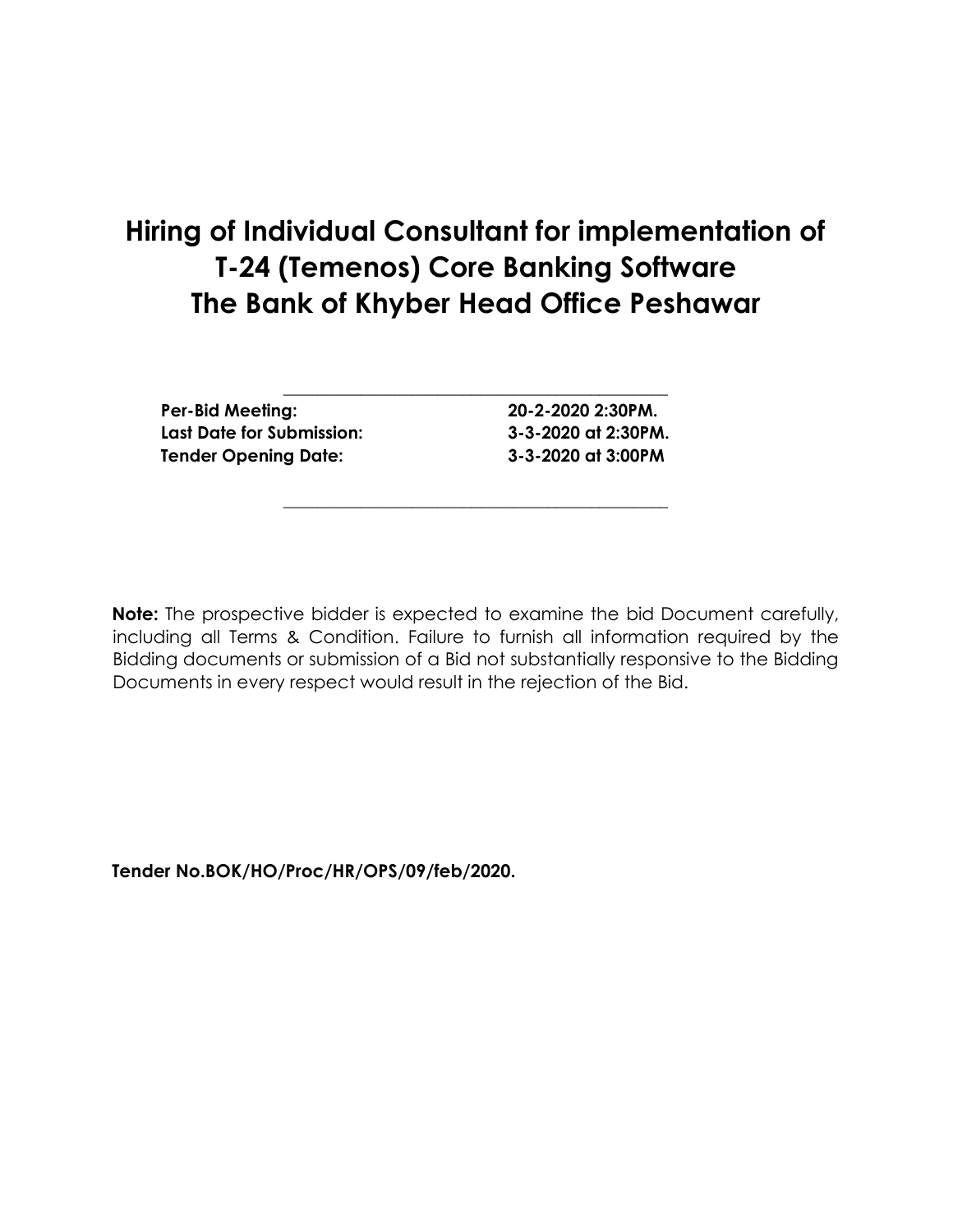The Bank of Khyber requires to invite sealed bid from experienced Retired Bankers for hiring of consultancy services for Implementation T-24 (Temenos) Core Banking Software, in the Bank of Khyber, under KPPRA Single Stage Single Envelope method.

# **Scope of Work**

To supervise Data Cleansing Activities and Operational implementation of T-24 (Tamenos) Core Banking and assist Finance and IT wherever required

Bidder must have the following experience related to T-24 (Temenos) Core Banking Implementation in a commercial bank:

- 1. End to end migration
- 2. Data Cleansing in Distributed Environment
- 3. GL Mapping and Reconciliation
- 4. Preparing UAT and SIT Scripts
- 5. Verifying, Identifying and Rectification of Data, Reporting & GL issues

## **Core Responsibilities:**

- Manage data cleansing and migration of existing core banking system with Branches and Operations in a decentralized environment.
- Assist Operations in developing data migration tables /templates with special focus on Treasury and Trade data.
- Assist Finance for the set-up /mapping of GLs for all bank products including assets, liabilities, trade, treasury and others.
- Supervise UATs, SITs of all products by operations team, migration of branches into T-24 (Temenos) and perform post migration validation.
- Train bank staff in system operations for all products with train the trainer concept.
- Assist finance for identifying problems / fixation in Trial balance, income statement and balance sheet.
- Lead Operations staff for Reconciliation of all accounts including Nostro, interbranch, sundry & suspense.

## **Mandatory requirement and eligibility criteria**

Bidders are required to submit its Proposal in accordance with the Mandatory and criteria for short listing as per below mentioned eligibility criteria. Failing to which the proposal will not be considered.

|                |                                                               | Attached   |
|----------------|---------------------------------------------------------------|------------|
| #              | Mandatory and Criteria for short listing                      | (Yes / No) |
|                |                                                               | Reference  |
|                | Bidder must be Tax Payer.                                     |            |
| $\overline{2}$ | Bidder must have 35 years Banking experience and retired from |            |
|                | the Banking sector.                                           |            |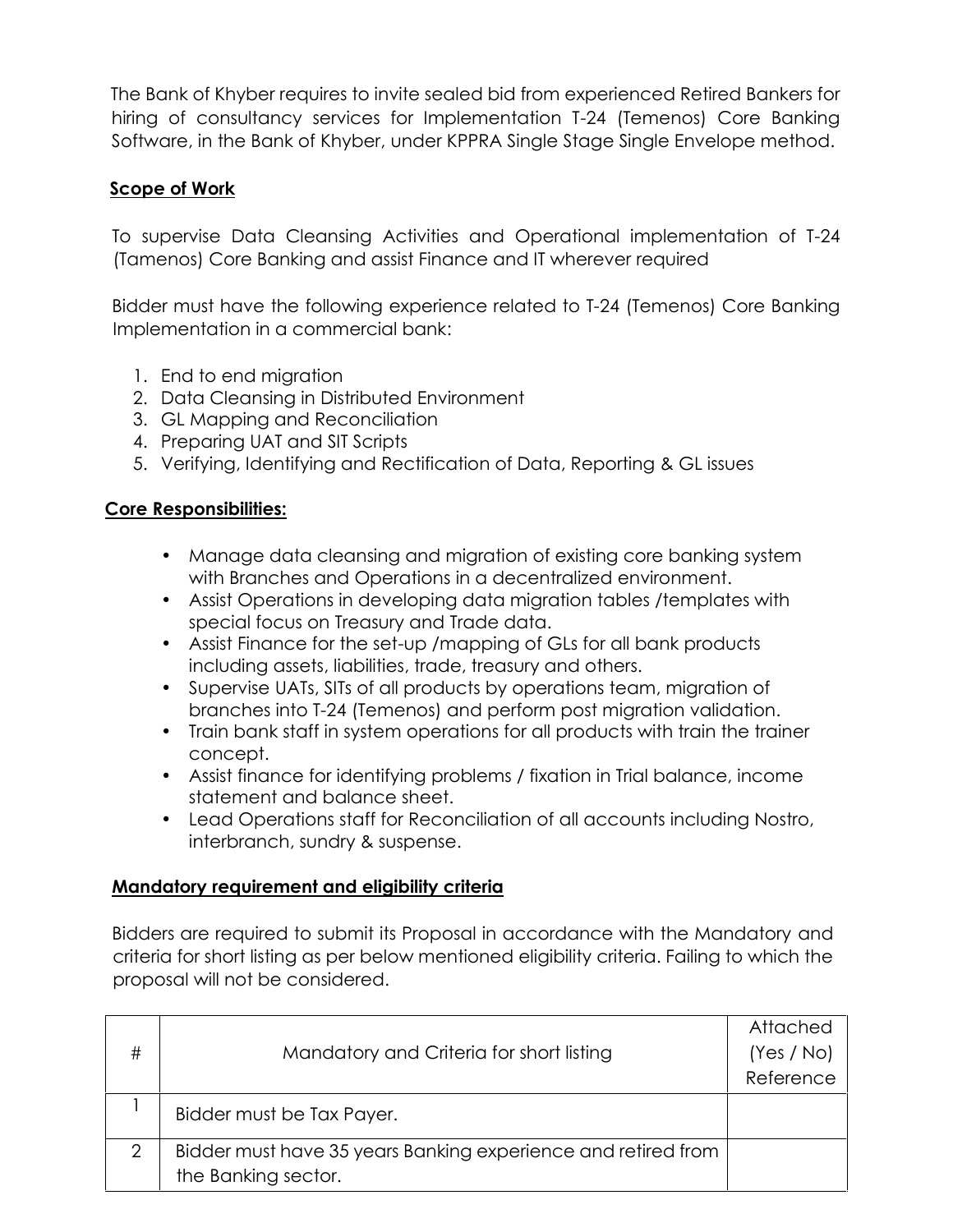| 3<br>$\overline{4}$ | Bidder having over 10 years' experience of working on T24<br>(Temenos) Core Banking Software, with at least 2 complete T24<br>(Temenos) Core Banking Software implementation in a Pakistan<br>Schedule Banks, shall be eligible to participate.<br>Bidder must provide experience certificate with copies of                                                                                                                                                                      |  |
|---------------------|-----------------------------------------------------------------------------------------------------------------------------------------------------------------------------------------------------------------------------------------------------------------------------------------------------------------------------------------------------------------------------------------------------------------------------------------------------------------------------------|--|
|                     | educational documents.                                                                                                                                                                                                                                                                                                                                                                                                                                                            |  |
| 5                   | The bidder should provide Undertaking on stamp paper dully<br>attested by notary public that it is not being blacklisted by any<br>of the Provincial / Federal Government or organizations of the<br>State / Federal Government in Pakistan. And must provide List<br>of arbitration/legal suits/unsettled disputes with the financial<br>sector clients (if any) in last five years. Declaration required under<br>State Bank of Pakistan BPRD Circular No.13, dated 11.12.2014. |  |
| 6                   | Copy of active registration certification with KPRA (Khyber<br>Pakhtunkhwa Revenue Authority). In case of fresh application<br>for enlistment with KPRA, KPRA acknowledgement shall be<br>attached.                                                                                                                                                                                                                                                                               |  |
| 7                   | Bidders must sign each paper of this bidding document, and<br>submit with proposal.                                                                                                                                                                                                                                                                                                                                                                                               |  |
| 8                   | Bidder shall provide integrity pact on stamp paper duly attested<br>by notary public.                                                                                                                                                                                                                                                                                                                                                                                             |  |

## **Financial Proposal**

| <b>Monthly Fee</b> | <u>GST</u> | <b>Income Tax</b> | <b>Total Monthly fee</b><br><b>PKR</b> |
|--------------------|------------|-------------------|----------------------------------------|
|                    |            |                   |                                        |

### TERMS & CONDITIONS

- 1. Bidder shall sign bid Proposal.
- 2. All the bidders applied for the Tender must provide documents in line with the Mandatory requirements and should qualify the mandatory requirements. If any bidder fails to qualify the criteria, Expression of Interest bid shall be considered as nonresponsive bid.
- 3. Bids not complying with all the given clauses in this tender document are liable to be rejected.
- 4. The Bank of Khyber will not be responsible for any costs or expenses incurred by bidders in connection with the preparation or delivery of bids.
- 5. Any bid submitted after due date and time will not be entertained.
- 6. Successful bidder shall be based in Karachi however will also be required to work in The Bank of Khyber Head Office Peshawar which can be for prolonged period.
- 7. Lowest quoted fee bidder shall be considered successful, subject to fulfillment of all mandatory requirements of this bid document.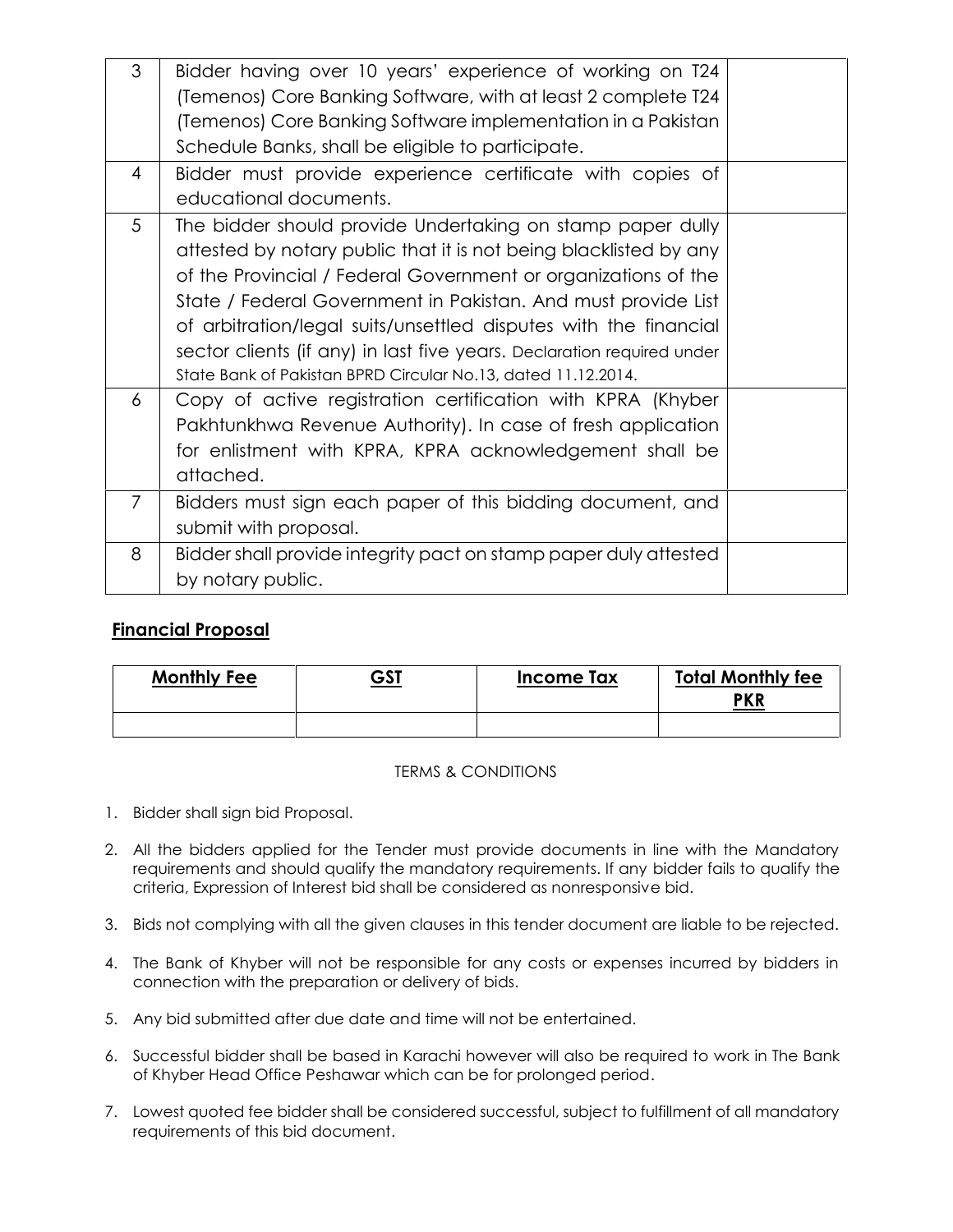- 8. Successful bidder shall execute agreement with BOK for one year, which can be extendable for further two years, on annually renewal basis. Any escalation in monthly fee if demanded by the successful bidder at time renewal of the contract, bank may consider the request.
- 9. Successful bidder quoted monthly fee shall be locked during contract period.
- 10. Bank will pay monthly fee inclusive of all applicable taxes to successful bidder. On official tour/visit Bank will arrange boarding/lodging facility, in addition to monthly fee. No other claim shall be entertained by the Bank of the successful bidder.
- 11. After successful probationary period, Successful bidder performance shall be checked/analyzed on quarterly basis.
- 12. Pre bid meeting will be held on 20-2-2020 at 2:30PM in the Office of, Incharge Procurement Department, 29 A The Mall, Peshawar Cantt.
- 13. For any query, clarification regarding Services / Bid Solicitation Documents, the applicants may send a written request through email/ mail or courier service five day before the opening date.
- 14. Bidders are required to submit sealed proposals to the office of the In-Charge Procurement Department, The Bank of Khyber on or before at **3-3-2020 at 2:30PM** tender opening will be held same day at **3-3-2020 at 3:00PM.**

In-Charge Procurement Department The Bank of Khyber 29-A, The Mall, Peshawar Cantt. Phone No: 0915275352.

Bidder Name :

Cell Number:

Landline Number:

Email Address:

Mailing Address: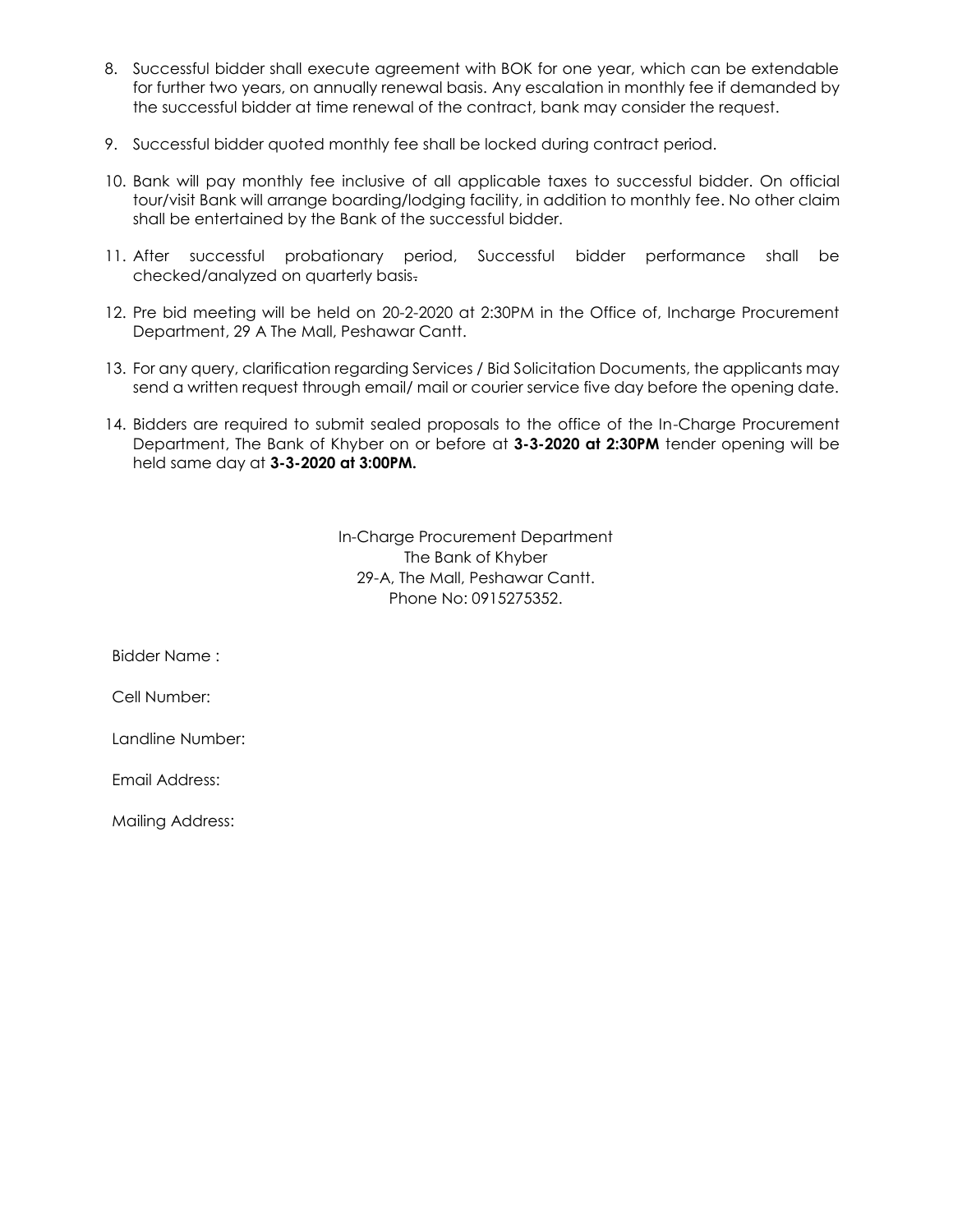#### **(On stamp paper without mentioning the Bid Amount) INTEGRITY PACT**

DECLARATION OF FEES, COMMISSION AND BROKERAGE ETC. PAYABLE BY THE SUPPLIERS OF GOODS, WORKS & CONSULTING SERVICES, CONSULTANCY SERVICES

Contract No.\_\_\_\_\_\_\_\_\_\_\_\_\_\_ Dated \_\_\_\_\_\_\_\_\_\_\_\_\_Contract Value: Contract Title:  $\_$ , [name of Supplier] hereby declares that it has not obtained or induced the procurement of any contract, right, interest, privilege or other obligation or benefit from The Bank of Khyber or any administrative subdivision or agency thereof or any other entity owned or controlled by The Bank of Khyber through any corrupt business practice.

Without limiting the generality of the foregoing, [name of Supplier] represents and warrants that it has fully declared the brokerage, commission, fees etc. paid or payable to anyone and not given or agreed to give and shall not give or agree to give to anyone within or outside Pakistan either directly or indirectly through any natural or juridical person, including its affiliate, agent, associate, broker, consultant, director, promoter, shareholder, sponsor or subsidiary, any commission, gratification, bribe, finder's fee or kickback, whether described as consultation fee or otherwise, with the object of obtaining or inducing the procurement of a contract, right, interest, privilege or other obligation or benefit in whatsoever form from The Bank of Khyber, except that which has been expressly declared pursuant hereto.

[name of Supplier] certifies that it has made and will make full disclosure of all agreements and arrangements with all persons in respect of or related to the transaction with The Bank of Khyber and has not taken any action or will not take any action to circumvent the above declaration, representation or warranty.

[name of Supplier] accepts full responsibility and strict liability for making any false declaration, not making full disclosure, misrepresenting facts or taking any action likely to defeat the purpose of this declaration, representation and warranty. It agrees that any contract, right, interest, privilege or other obligation or benefit obtained or procured as aforesaid shall, without prejudice to any other rights and remedies available to The Bank of Khyber under any law, contract or other instrument, be voidable at the option of The Bank of Khyber.

Notwithstanding any rights and remedies exercised by the Bank of Khyber in this regard, [name of Supplier] agrees to indemnify The Bank of Khyber for any loss or damage incurred by it on account of its corrupt business practices and further pay compensation to The Bank of Khyber in an amount equivalent to ten time the sum of any commission, gratification, bribe, finder's fee or kickback given by [name of Supplier] as aforesaid for the purpose of obtaining or inducing the procurement of any contract, right, interest, privilege or other obligation or benefit in whatsoever form from The Bank of Khyber.

Name of bidder

Signature: ……………………[Seal]

**Notary Public:**